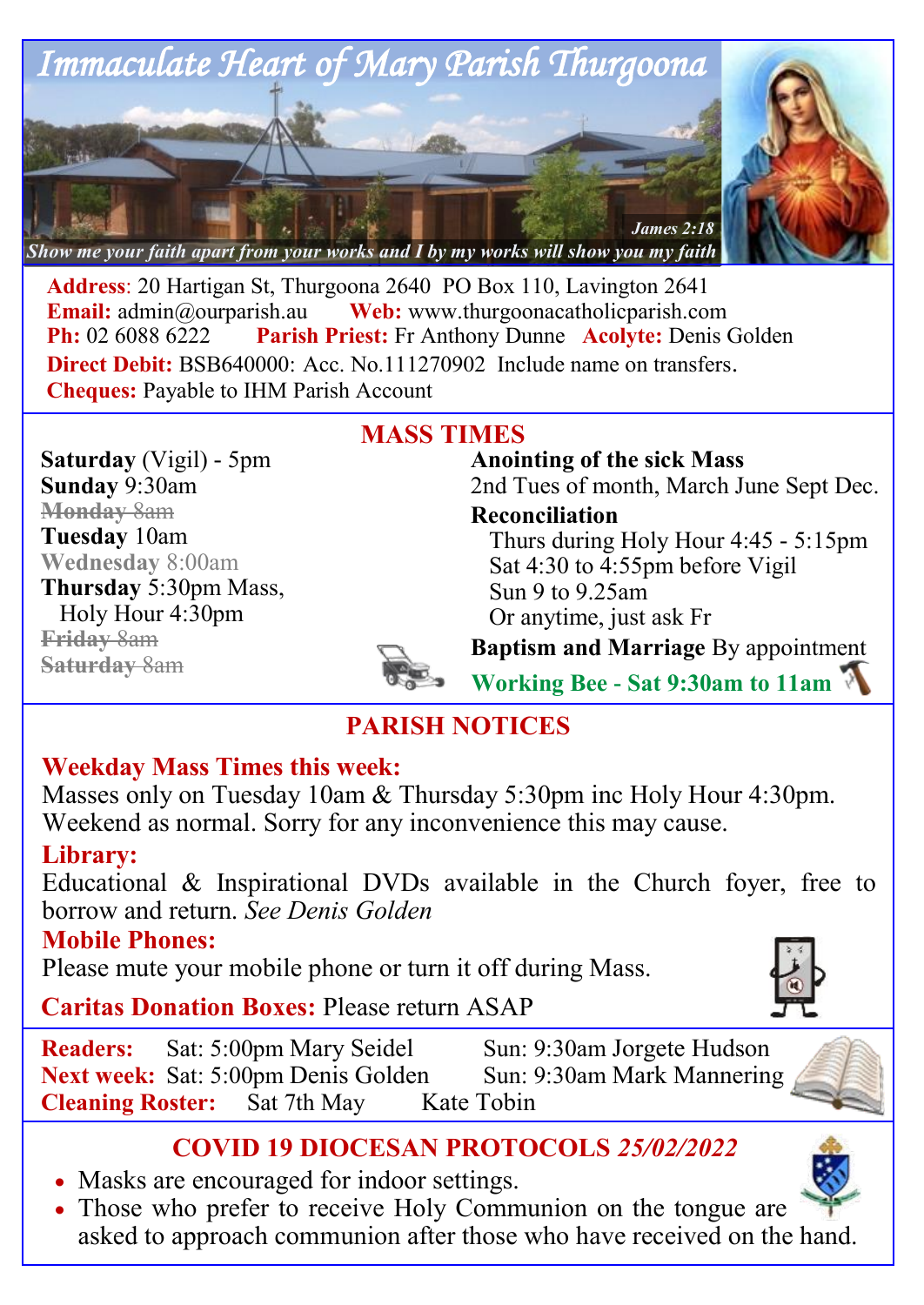# **3rd SUNDAY OF EASTER 1/05/2022**

The high priest demanded an explanation of the Apostles. 'We gave you a formal warning' he said 'not to preach in this name, and what have you done? You have filled Jerusalem with your teaching, and seem determined to fix the guilt of this man's death on us.' In reply Peter and the apostles said, 'Obedience to God comes before obedience to men; it was the God of our ancestors who raised up Jesus, but it was you who had him executed by hanging on a tree. By his own right hand God has now raised him up to be leader and saviour, to give repentance and forgiveness of sins through him to Israel. We are witnesses to all this, we and the Holy Spirit whom God has given to those who obey him.' They warned the apostles not to speak in the name of Jesus and released them. And so they left the presence of the Sanhedrin glad to have had the honour of suffering humiliation for the sake of the name.

### **Responsorial Psalm Psalm 29(30):2,4-6,11-13**

*I will praise you, Lord, for you have rescued me.*

## **Second reading Apocalypse 5:11-14**

In my vision, I, John, heard the sound of an immense number of angels gathered round the throne and the animals and the elders; there were ten thousand times ten thousand of them and thousands upon thousands, shouting, 'The Lamb that was sacrificed is worthy to be given power, riches, wisdom, strength, honour, glory and blessing.'

Then I heard all the living things in creation – everything that lives in the air, and on the ground, and under the ground, and in the sea, crying, 'To the One who is sitting on the throne and to the Lamb, be all praise, honour, glory and power, for ever and ever.' And the four animals said, 'Amen'; and the elders prostrated themselves to worship.

## **Gospel Acclamation cf Luke 24:32**

Alleluia, alleluia! Lord Jesus, make your word plain to us: make our hearts burn with love when you speak. Alleluia!

### **Gospel John 21:1-19**

Jesus showed himself again to the disciples. It was by the Sea of Tiberias, and it happened like this: Simon Peter, Thomas called the Twin, Nathanael from Cana in Galilee, the sons of Zebedee and two more of his disciples were together. Simon Peter said, 'I'm going fishing.' They replied, 'We'll come with you.' They went out and got into the boat but caught nothing that night.

## **First reading Acts 5:27-32,40-41**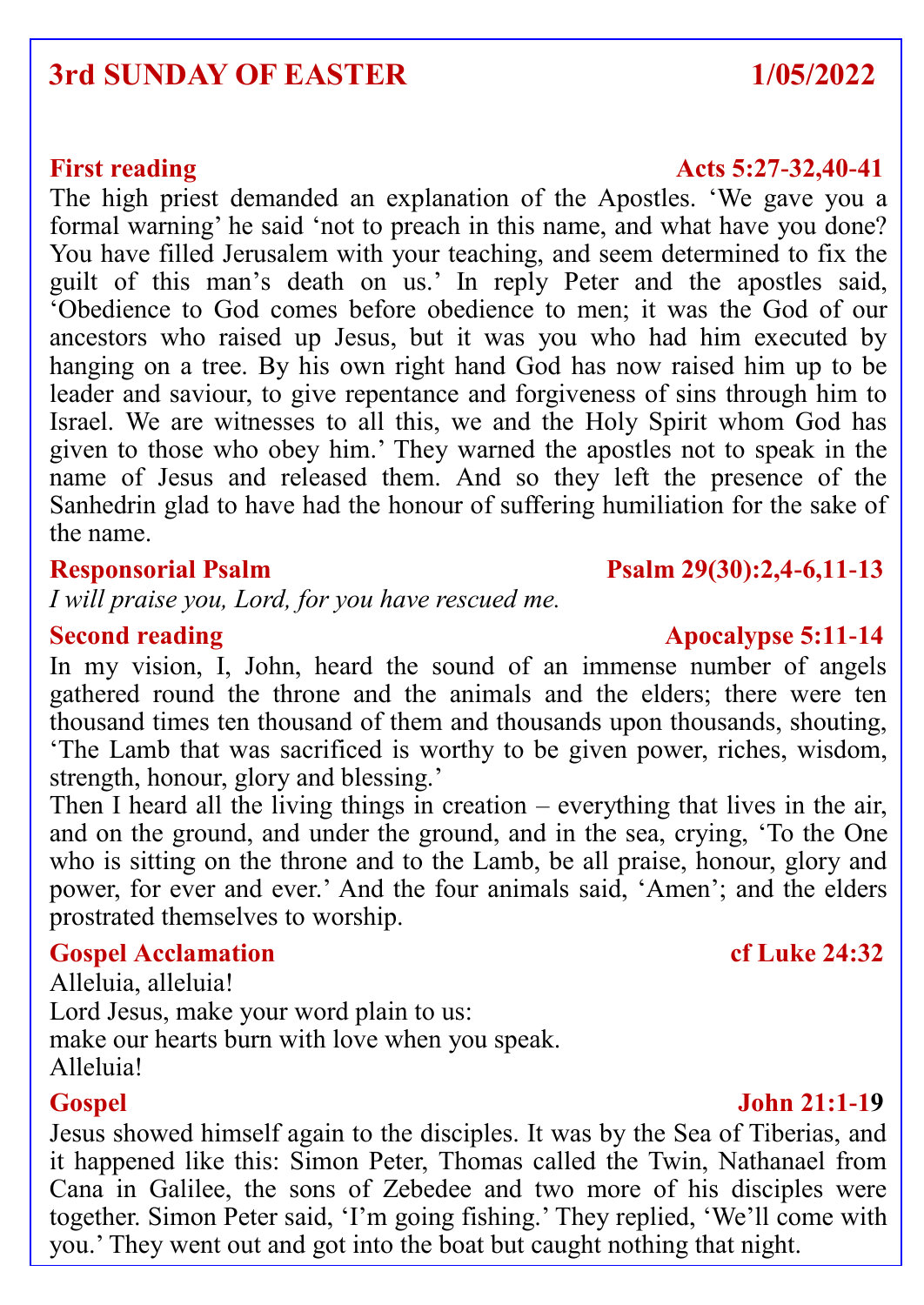It was light by now and there stood Jesus on the shore, though the disciples did not realise that it was Jesus. Jesus called out, 'Have you caught anything, friends?' And when they answered, 'No', he said, 'Throw the net out to starboard and you'll find something.' So they dropped the net, and there were so many fish that they could not haul it in. The disciple Jesus loved said to Peter, 'It is the Lord.' At these words 'It is the Lord', Simon Peter, who had practically nothing on, wrapped his cloak round him and jumped into the water. The other disciples came on in the boat, towing the net and the fish; they were only about a hundred yards from land.

As soon as they came ashore they saw that there was some bread there, and a charcoal fire with fish cooking on it. Jesus said, 'Bring some of the fish you have just caught.' Simon Peter went aboard and dragged the net to the shore, full of big fish, one hundred and fifty-three of them; and in spite of there being so many the net was not broken. Jesus said to them, 'Come and have breakfast.' None of the disciples was bold enough to ask, 'Who are you?'; they knew quite well it was the Lord. Jesus then stepped forward, took the bread and gave it to them, and the same with the fish. This was the third time that Jesus showed himself to the disciples after rising from the dead.

After the meal Jesus said to Simon Peter, 'Simon son of John, do you love me more than these others do?' He answered, 'Yes Lord, you know I love you.' Jesus said to him, 'Feed my lambs.' A second time he said to him, 'Simon son of John, do you love me?' He replied, 'Yes, Lord, you know I love you.' Jesus said to him, 'Look after my sheep.' Then he said to him a third time, 'Simon son of John, do you love me?' Peter was upset that he asked him the third time, 'Do you love me?' and said, 'Lord, you know everything; you know I love you.' Jesus said to him, 'Feed my sheep.

'I tell you most solemnly, when you were young you put on your own belt and walked where you liked; but when you grow old you will stretch out your hands, and somebody else will put a belt round you and take you where you would rather not go.'

In these words he indicated the kind of death by which Peter would give glory to God. After this he said, 'Follow me.' *universalis.com*

## **Prayers of the Faithfull:**

**For our sick,** Joan Jacobs, Sam Courtella, Steve Drage, John Dunne, Katerie Byrnes, Jackson Davis, Mathew Dix, Seamus Clancy and Laurie Evans. We pray to the Lord. **R.** Lord hear our prayer.

**For our recently departed,** John McCormick, Sue Barsby and those who's anniversaries occur at this time including Brian McPherson and Shirley Evens. We pray to the Lord. **R.** Lord hear our prayer.

## **Communion Antiphon Lk 24: 35**

## The disciples recognized the Lord Jesus in the breaking of the bread, alleluia. *universalis.com*